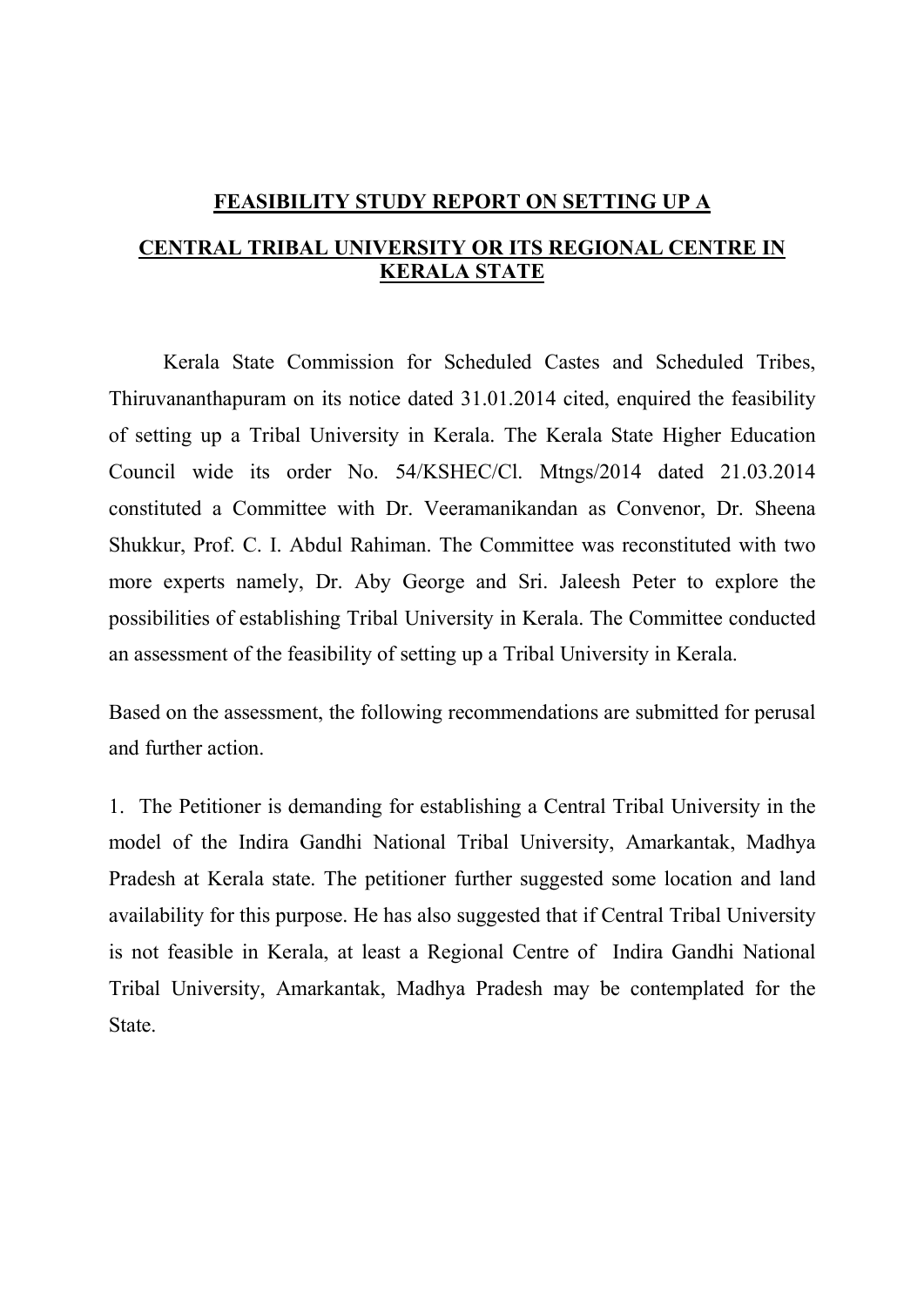2. The Committee studied the tribal scenario in Kerala and found that education especially the Higher Education is a distant dream for a large percentage of tribal population in the State. The Committee feels that an arrangement for imparting education to the tribal community – from **pre-primary to post doctoral level** – should be an important area of priority for the State. However, setting up a Central tribal University or a Regional Centre of the Indira Gandhi National Tribal University, Amarkantak, Madhya Pradesh may not be an appropriate measure to address the educational deficit among the tribal community members.

3. The Committee understands the following.

(i) In Kerala we have 1, 00,912 tribal families with a total population of 4, 01,401 tribal peoples\*. They belong to 40 different tribal communities spread over all the 14 districts with maximum number of people in Wayanad and minimum in Alappuzha districts. Among these 26, 000 people belong to Particularly Vulnerable Tribal Groups (PVTG) whose social, economic and educational situation is extremely poor and deserves special attention\*.

(ii) It is estimated that 72% of the tribal people are literate. An assessment of the education status of the tribal people above five years old indicates that 15% of them are only reaching up to the primary school education, 33% up to SSLC levels, only 10% pass through the SSLC exam,  $5\%$  gets pre-degree  $/ +2$  levels. It should be noted that 1.2% of the tribal population attained degree level education and only **0.7%** get a post graduate degree\*\*. Looking at the technical education, we have only 180 students with B. Tech. degree

\_\_\_\_\_\_\_\_\_\_\_\_\_\_\_\_\_\_\_\_\_\_\_\_\_\_\_\_\_\_\_\_\_\_\_\_\_\_\_\_\_\_\_\_\_\_\_\_\_\_\_\_\_\_\_\_\_\_\_\_\_\_\_\_\_\_\_\_\_\_\_\_

*<sup>\*,\*\*</sup>Basic information about the Tribal Committees in Kerala, November 2011, ST*  \_*Department, Govt. of Kerala.*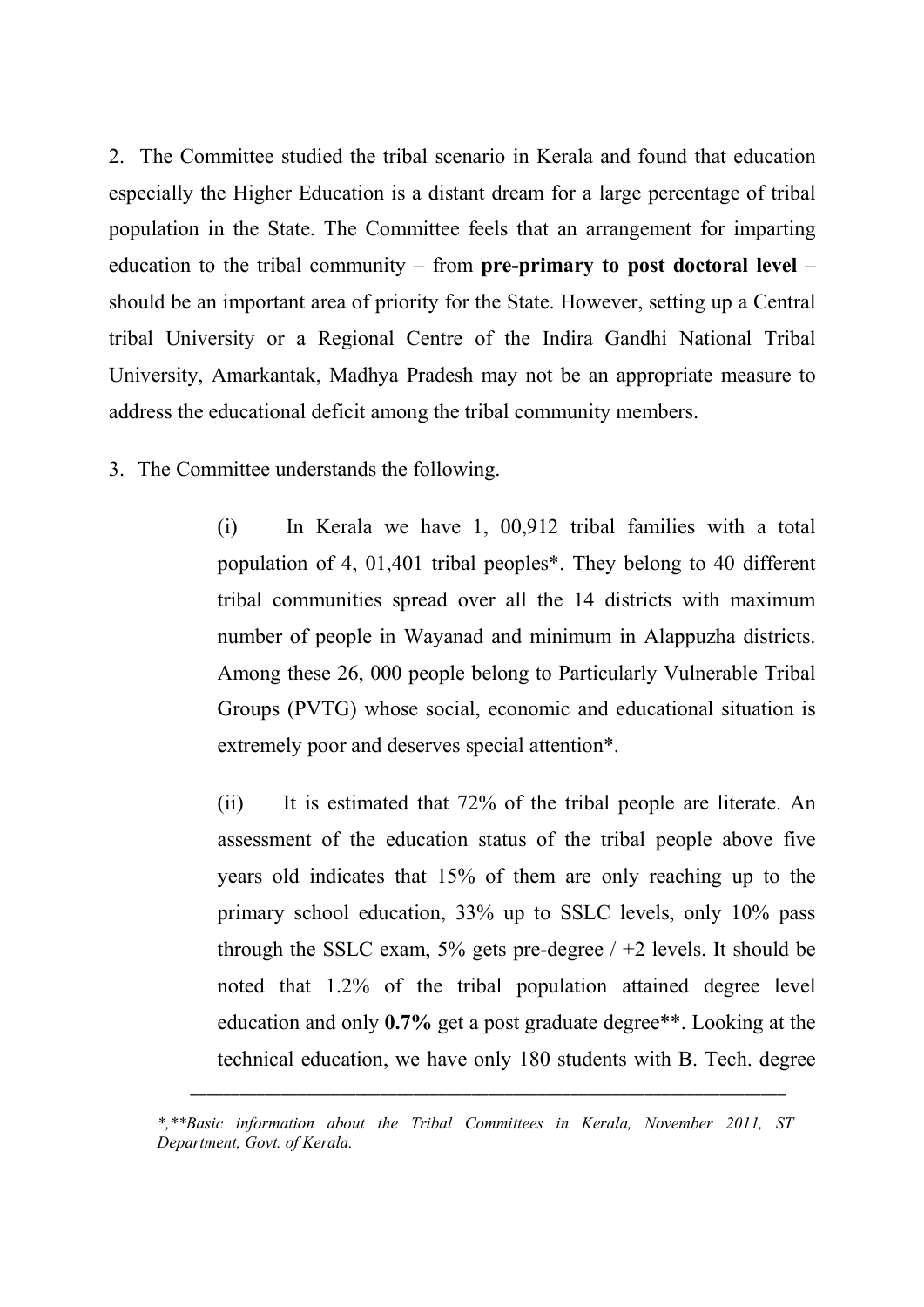56 students with MBBS, 16 students with BAMS and seven students with BHMS. Given this overall status of education among the tribal communities we have to work out a new system of education to address the specific tribal educational issues. Hence the Central Tribal University or its Regional Campus with specific focus on some aspects of tribal education may not be an answer to the educational issues of the tribal peoples of Kerala.

(iii) The committee agrees with the concern of the petitioner about the issues related to education, especially higher education of the tribal population in Kerala. However, the Committee rejects the proposal that setting up a Central University or a Regional Centre as an answer to the educational backwardness of the tribal people in Kerala.

(iv) The Committee noted that the drop outs among the tribal students are a serious issue. It is found that 46% of the students enrolled at the primary level and the 36% of the students enrolled at secondary level are found to be dropped out during the course of education. Most of the tribal people are still depending on agriculture, minor forest produce collections, wage labour, etc, as their source of livelihood. Only less than 2% of the tribal people gets in to the Govt./Semi Govt. sectors for employment\*\*.

(v) Given the fact that tribal people in Kerala are spread across the state and mostly inhabit in forests and backward areas, setting up a

\_\_\_\_\_\_\_\_\_\_\_\_\_\_\_\_\_\_\_\_\_\_\_\_\_\_\_\_\_\_\_\_\_\_\_\_\_\_\_\_\_\_\_\_\_\_\_\_\_\_\_\_\_\_\_\_\_\_\_\_\_\_\_\_\_\_\_\_\_\_\_\_\_

*<sup>\*,\*\*</sup>Basic information about the Tribal Committees in Kerala, November 2011, ST Department, Govt. of Kerala.*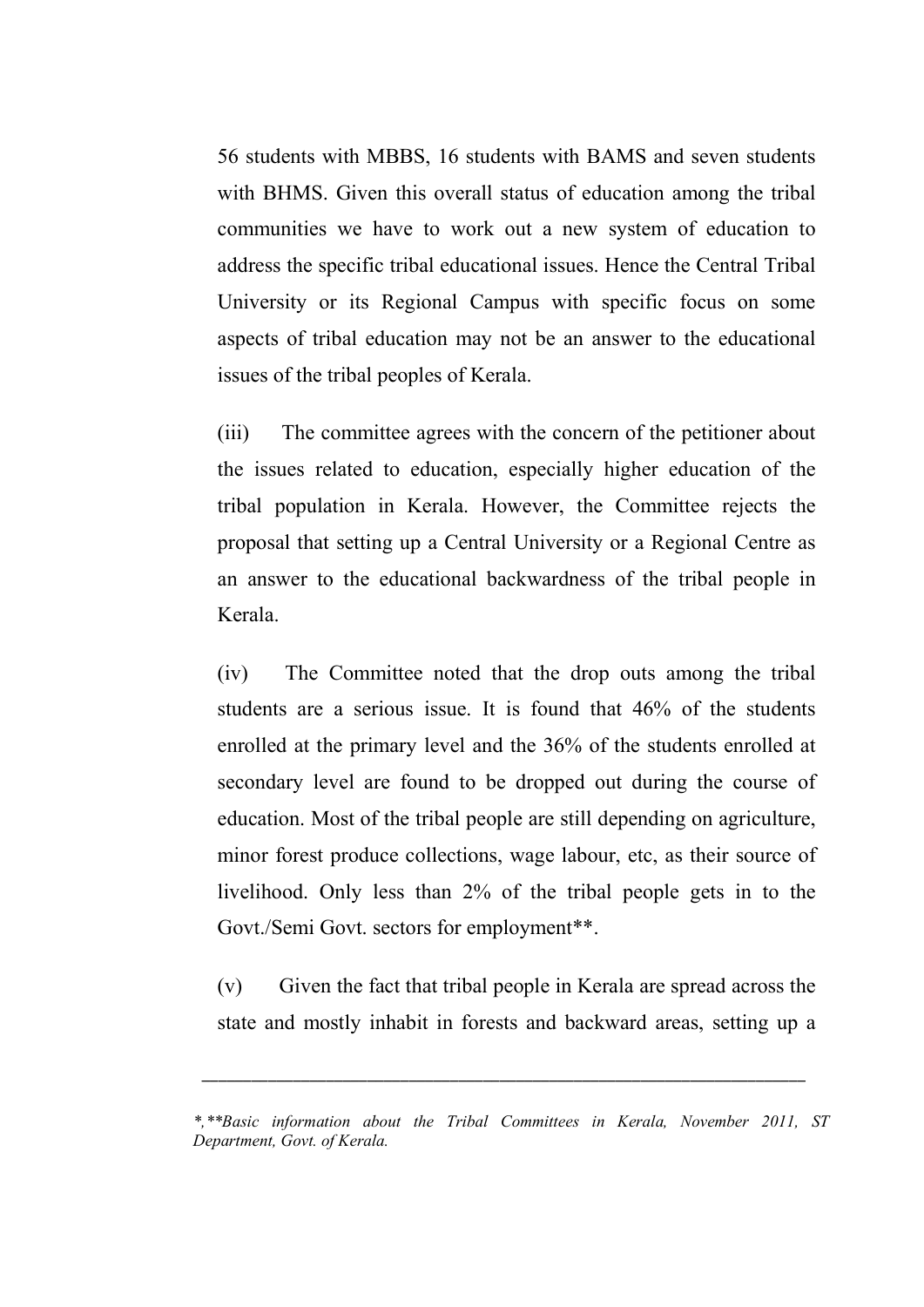normal University system of education may not adequately address the specific educational requirements of these communities.

4. The Committee contemplated in detail and suggests that a new and innovative educational arrangement may be explored. The Committee recommends that "an autonomous institution / knowledge centre" in the model of Kalinga Institute of Industrial Technology, Bhubaneswar, Odisha may be considered as a model for this purpose. Such a Centre should be empowered to conduct courses, training programmes, research and extension activities on all Kerala basis pertaining to all aspects of tribal life and sustainable development. This "autonomous institution / knowledge centre" should be in a position to conduct courses from school to post Doctoral levels to the tribal community students. The special emphasis should be given to vocational training.

5. If entrusted, the Committee will be able to submit a detailed project report to establish such an institution.

## **Signed by the Members of the Committee**

Dr. N. Veeramanikandan (Convenor) Dr. Sheena Shukkur (Member) Prof. C. I. Abdul Rahiman (Member) Dr. Aby George (Member) Sri. Jaleesh Peter (Member)